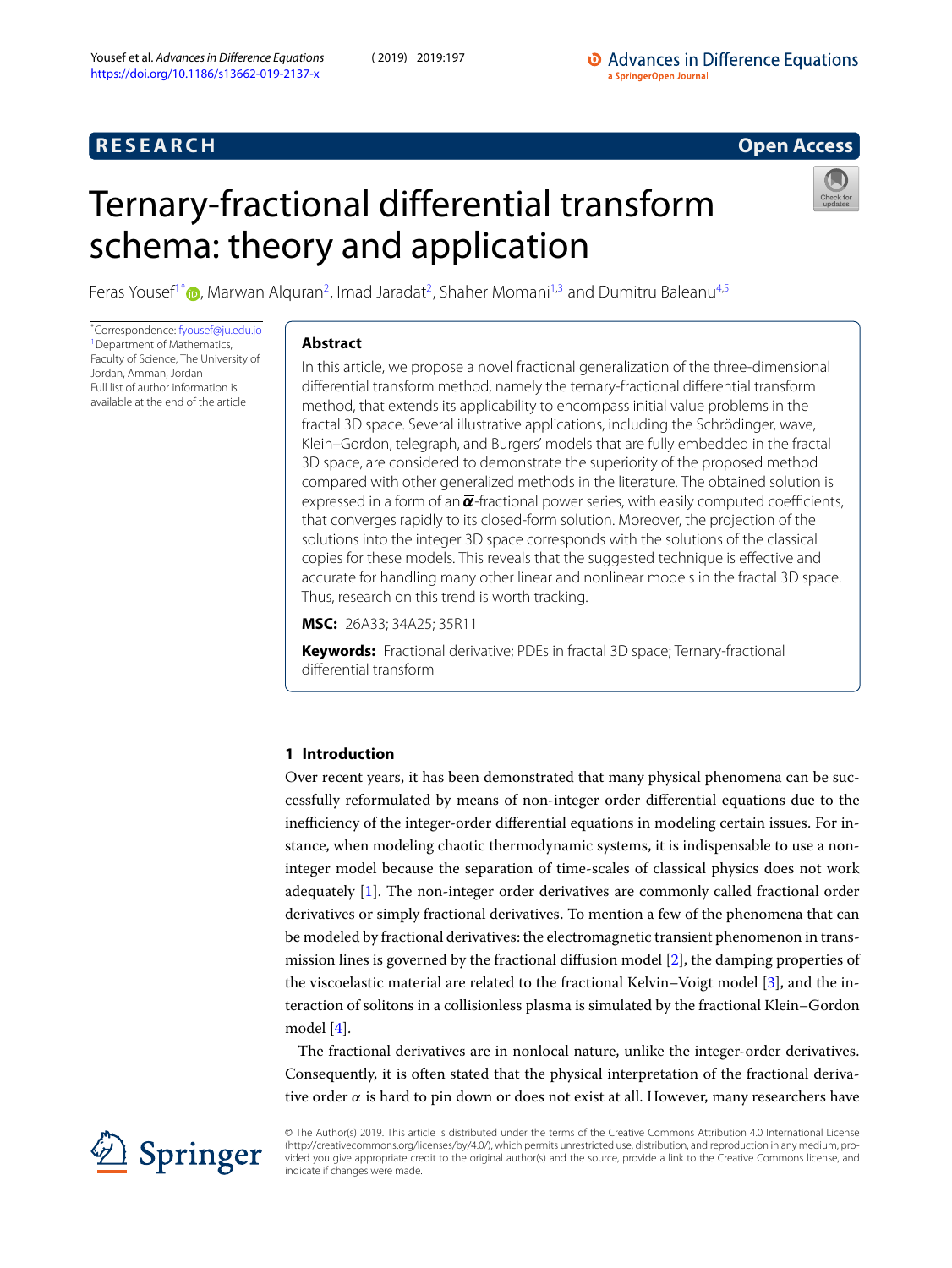attempted to attribute physical meanings to fractional derivatives, see, for example, [\[5](#page-11-9), [6](#page-11-10)]. It has been demonstrated in certain circumstances that the nonlocality feature of the fractional derivatives makes them appropriate for describing the memory and hereditary features of various materials. Thus, the fractional derivative order  $\alpha$  can be physically de-scribedas an index of memory [[7–](#page-11-11)[13](#page-11-12)].

Differential transform method (DTM) is a powerful transformation technique that can be easily applied to (non)linear problems to achieve much more accurate analytical or numerical solutions than the existing ones in the literature. One of the distinguishing features of this method is its capability to reduce the size of computational work. The concept of the one-dimension DTM was introduced for the first time by Zhou [\[14](#page-11-13)] in 1986 to solve problems related to engineering models in electric circuit analysis. Posteriorly, Chen and Ho [[15\]](#page-11-14) developed this method to solve two-dimensional PDEs. Later, the three-dimensional DTMwas introduced by Ayaz [[16](#page-11-15)].

Over the past few years, the DTM has been successfully implemented in the area of partial differential equations of fractional order. Arikoglu and Ozkol [\[17](#page-12-0)] proposed an analytical technique, called the fractional differential transform method (FDTM), for solving (non)linear differential equations endowed with one memory index  $\alpha$ . Very recently, Jaradat et al. [\[18](#page-12-1), [19\]](#page-12-2) developed this method to address (non)linear differential equations endowed with two memory indices  $\alpha_1$  and  $\alpha_2$ . It is worth mentioning here that some recent advancements in analytical methods can be also found in [\[20–](#page-12-3)[24\]](#page-12-4). In this article, we present a novel fractional generalization of the three-dimensional DTM to extend the application of the DTM to (non)linear differential equations endowed with three memory indices  $\alpha_1$ ,  $\alpha_2$ , and  $\alpha_3$ . Comparing with the complexity of these equations, the suggested generalization is efficacious and easily applicable. Several examples were carried out to demonstrate the efficiency of the proposed technique.

<span id="page-1-0"></span>The rest of this article proceeds as follows.We amalgamate the DTM with a new ternaryfractional power series in Sect. [2](#page-1-0) to handle physical differential equations in the fractal 3D space. Then, in Sect. [3](#page-3-0), we employ the new formulation of DTM to provide a full fractional solution of several well-known physical models in the fractal 3D space. In Sect. [4,](#page-9-0) we offer a potential interpretation for the fractional derivative order. Finally, we present concluding remarks in Sect. [5.](#page-10-0)

### **2 Ternary-fractional differential transform schema**

In this section, we introduce and investigate a developed analytical scheme, derived from a novel fractional version of the Taylor series expansion, to handle various (non)linear differential equations in the fractal 3D space. This new technique generalizes the classical three-dimensional differential transform ideas in the fractal 3D space and provides new insights for analytically studying the combined effects of three distinct memory indices. The ternary-fractional power series is defined as follows.

**Definition 2.1** ([\[25\]](#page-12-5)) An  $\bar{\alpha}$ -fractional power series ( $\bar{\alpha}$ -FPS) around (0,0,0) is a fractional power series in the following Cauchy form:

$$
\sum_{\substack{i+j+k=0\\i,j,k\in\mathbb{N}_*}}^{\infty}a_{i,j,k}t^{i\alpha_1}x^{j\alpha_2}y^{k\alpha_3}=\underbrace{a_{0,0,0}}_{i+j+k=0}+\underbrace{a_{1,0,0}t^{\alpha_1}+a_{0,1,0}x^{\alpha_2}+a_{0,0,1}y^{\alpha_3}}_{i+j+k=1}+\cdots
$$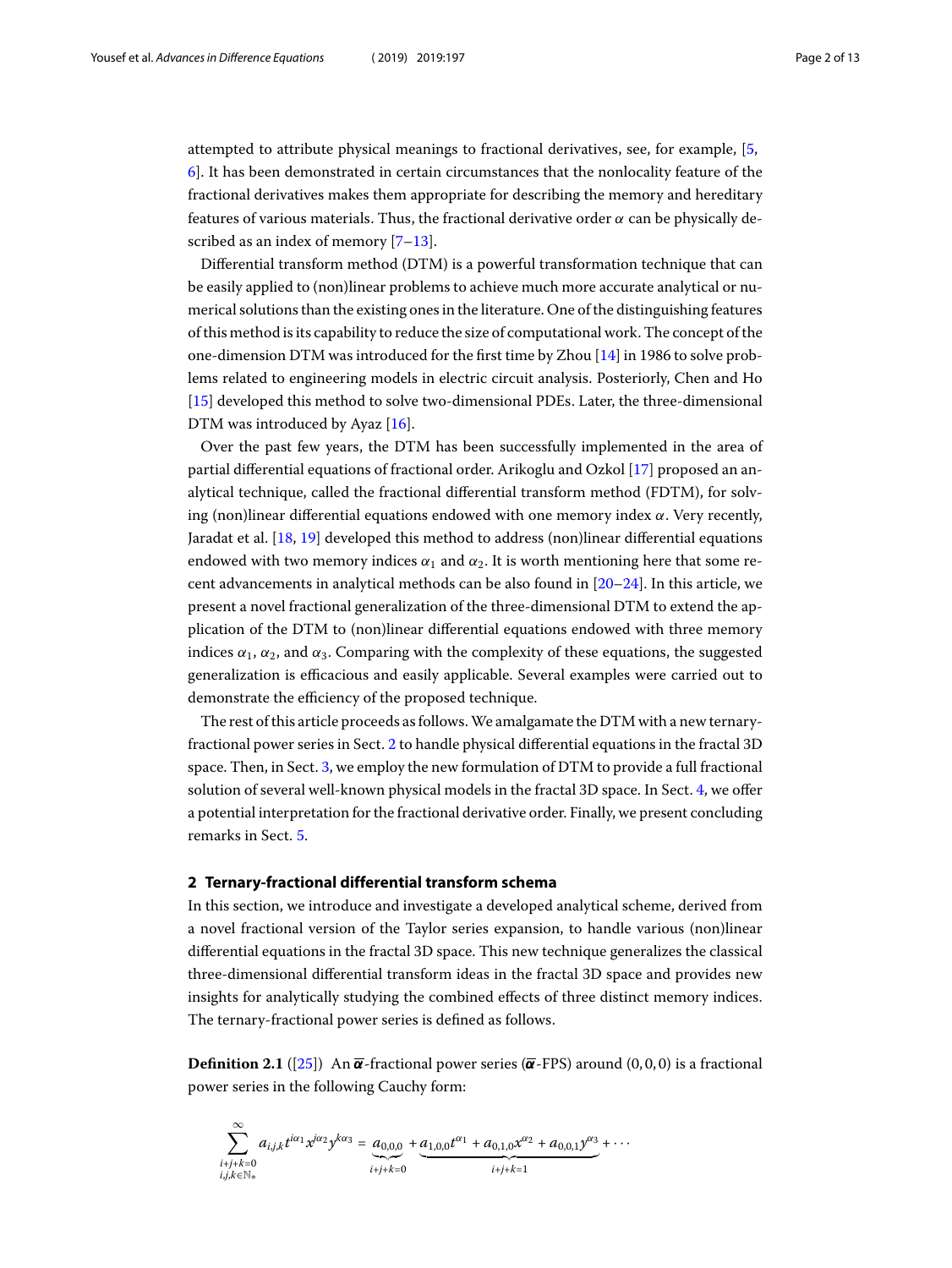<span id="page-2-1"></span><span id="page-2-0"></span>
$$
+\underbrace{\sum_{l=0}^{n}\sum_{m=0}^{l}a_{n-l,l-m,m}t^{(n-l)\alpha_{1}}x^{(l-m)\alpha_{2}}y^{m\alpha_{3}}+\cdots,}_{i+j+k=n}
$$
(2.1)

where  $\overline{\pmb{\alpha}}=(\alpha_1,\alpha_2,\alpha_3)\in (0,1)^3$  ,  $x,y,t$  are nonnegative variables of indeterminate, and  $a_{i,j,k}$ 's are real constant coefficients.

<span id="page-2-4"></span>It is readily verified that expansion([2.1\)](#page-2-0) can be expressed as

$$
\sum_{i=0}^{\infty} \sum_{j=0}^{i} \sum_{k=0}^{j} a_{i-j,j-k,k} t^{(i-j)\alpha_1} x^{(j-k)\alpha_2} y^{k\alpha_3}.
$$
 (2.2)

**Definition 2.2** The ternary-fractional differential transform (ternary-FDT) of a function  $w(x, y, t)$  is

$$
W_{\overline{\alpha}}(i,j,k) = \frac{1}{\Gamma(i\alpha_1 + 1)\Gamma(j\alpha_2 + 1)\Gamma(k\alpha_3 + 1)} \cdot \frac{\partial^{i\alpha_1 + j\alpha_2 + k\alpha_3} [w(0,0,0)]}{\partial t^{i\alpha_1} \partial x^{j\alpha_2} \partial y^{k\alpha_3}}
$$
(2.3)

for  $(i,j,k) \in \mathbb{N}^3_*$ .

Remark 1 We should point out here that the fractional derivative adopted in this work is the Caputo sense, although our work requires only the fractional derivative of the power function which almost all the existing fractional derivative definitions agree with. The fractional derivative of the power function is given by

$$
\frac{\partial^{\alpha} t^{b}}{\partial t^{\alpha}} = \begin{cases} \frac{\Gamma(b+1)}{\Gamma(b-\alpha+1)} t^{b-\alpha}; & b > 0, \\ 0; & b = 0. \end{cases}
$$
 (2.4)

<span id="page-2-2"></span>It is worth mentioning here that different representations of fractional derivatives have recently been proposed based on the exponential law[[26\]](#page-12-6) and on the Mittag—Leffler function [\[27](#page-12-7)]. Some remarkable works in these trends can be found in[[28–](#page-12-8)[30](#page-12-9)].

*Remark*2 In case of  $\overline{\alpha} \rightarrow (1, 1, 1)$ , then ternary-FDT ([2.3\)](#page-2-1) reduces to the classical threedimensional differential transform[[16](#page-11-15)].

**Definition 2.3** The ternary-fractional differential inverse transform of  $\{W_{\overline{\alpha}}(i,j,k)\}_{i,j,k\in\mathbb{N}_*}$ is defined as

<span id="page-2-3"></span>
$$
w(x, y, t) = \sum_{i+j+k=0}^{\infty} W_{\overline{\alpha}}(i, j, k) t^{i\alpha_1} x^{i\alpha_2} y^{k\alpha_3}.
$$
 (2.5)

Remark 3 Definition [2.3](#page-2-2) evinces that the concept of ternary-FDT is derived from the  $\overline{\alpha}$ -FPS.

With the aid of equations([2.3\)](#page-2-1) and [\(2.5](#page-2-3)), some fundamental properties for ternary-FDT are shown in the following theorem.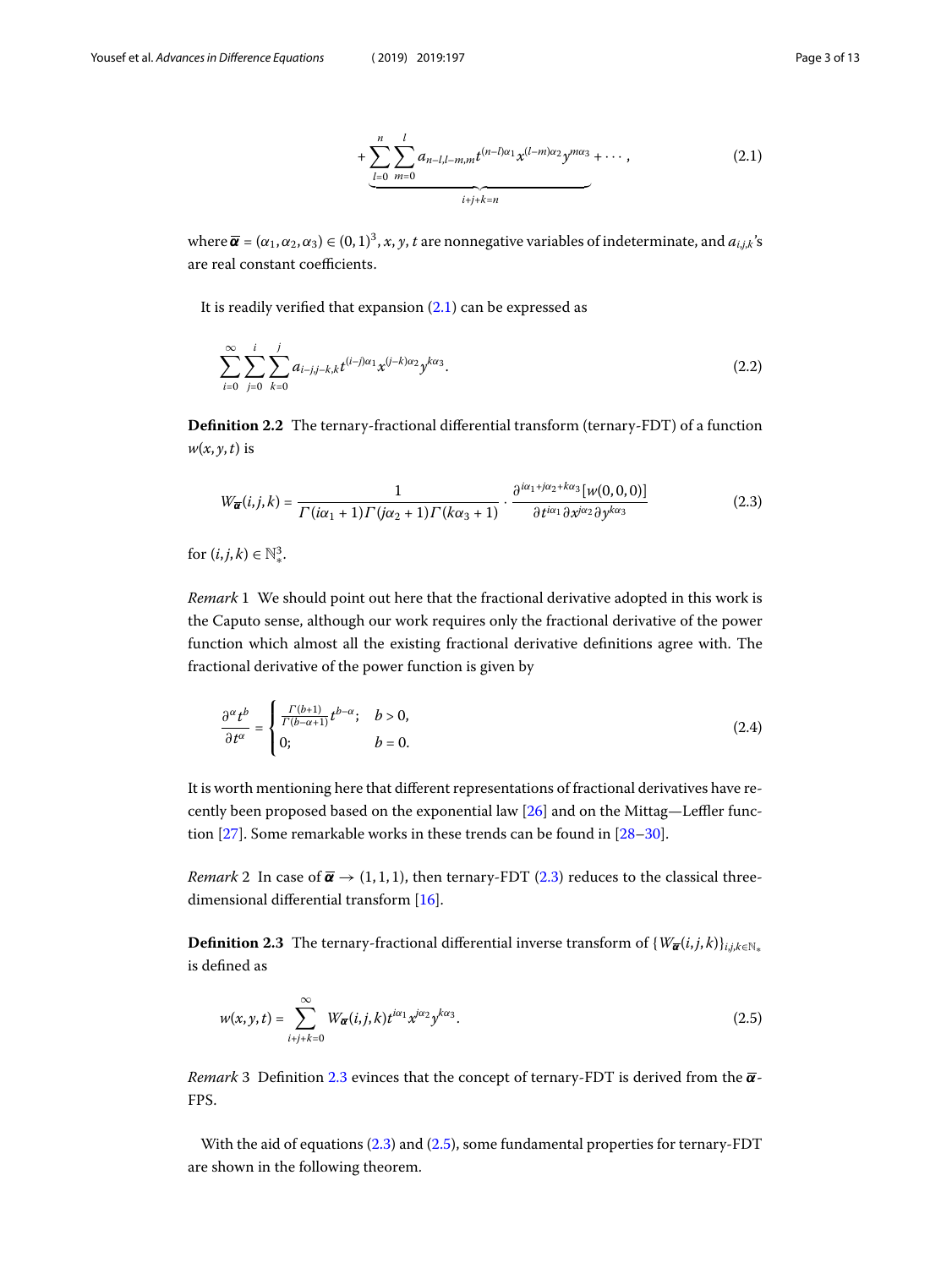<span id="page-3-1"></span>**Theorem 2.4** Let  $W_{\overline{\alpha}}(i,j,k)$ ,  $U_{\overline{\alpha}}(i,j,k)$ , and  $V_{\overline{\alpha}}(i,j,k)$  be the ternary-FDT of  $w(x, y, t)$ ,  $u(x, y, t)$ , and  $v(x, y, t)$  respectively, and c be an arbitrary constant. Then the following properties hold true.

- (i) If  $w(x, y, t) = u(x, y, t) \pm cv(x, y, t)$ , then  $W_{\overline{\alpha}}(i, j, k) = U_{\overline{\alpha}}(i, j, k) \pm cV_{\overline{\alpha}}(i, j, k)$ .
- (ii) If  $w(x, y, t) = u(x, y, t) \cdot v(x, y, t)$ , then  $W_{\overline{\alpha}}(i, j, k) = \sum_{n=0}^{i} \sum_{m=0}^{j} \sum_{l=0}^{k} U_{\overline{\alpha}}(n, m, l) V_{\overline{\alpha}}(i n, l)$  $j - m, k - l$ .
- (iii) If  $w(x, y, t) = \frac{\partial^{n\alpha_1} [u(x, y, t)]}{\partial t^{n\alpha_1}}$  $\frac{d\ln[u(x,y,t)]}{dt^{n\alpha_1}}$ , then  $W_{\overline{\alpha}}(i,j,k) = \frac{\Gamma((i+n)\alpha_1+1)}{\Gamma(i\alpha_1+1)}U_{\overline{\alpha}}(i+n,j,k)$ .
- (iv) If  $w(x, y, t) = \frac{\partial^{n\alpha_1 + m\alpha_2} [u(x, y, t)]}{\partial t^{n\alpha_1} \partial x^{m\alpha_2}}$  $\frac{N_1+m\alpha_2[u(x,y,t)]}{\partial t^{n\alpha_1}\partial x^{m\alpha_2}}$ , then  $W_{\overline{\alpha}}(i,j,k)=\frac{\Gamma((i+n)\alpha_1+1)\Gamma((j+m)\alpha_2+1)}{\Gamma(i\alpha_1+1)\Gamma(j\alpha_2+1)}U_{\overline{\alpha}}(i+n,j+m,k)$ .

(v) If 
$$
w(x, y, t) = \frac{\partial^{n\alpha_1 + m\alpha_2 + l\alpha_3} [u(x, y, t)]}{\partial t^{n\alpha_1} \partial x^{m\alpha_2} \partial y^{l\alpha_3}}
$$
, then

$$
W_{\overline{\alpha}}(i,j,k)=\frac{\Gamma((i+n)\alpha_1+1)\Gamma((j+m)\alpha_2+1)\Gamma((k+l)\alpha_3+1)}{\Gamma(i\alpha_1+1)\Gamma(i\alpha_2+1)\Gamma(k\alpha_3+1)}U_{\overline{\alpha}}(i+n,j+m,k+l).
$$

Proof (i) Follows immediately from Definition [2.2](#page-2-4) and the linearity of the fractional derivatives.

(ii)

$$
w(x, y, t) = \left(\sum_{i+j+k=0}^{\infty} U_{\overline{\alpha}}(i, j, k) t^{i\alpha_1} x^{j\alpha_2} y^{k\alpha_3}\right) \left(\sum_{i+j+k=0}^{\infty} V_{\overline{\alpha}}(i, j, k) t^{i\alpha_1} x^{j\alpha_2} y^{k\alpha_3}\right)
$$
  
= 
$$
\sum_{i+j+k=0}^{\infty} \left(\sum_{n=0}^{i} \sum_{m=0}^{j} \sum_{l=0}^{k} U_{\overline{\alpha}}(n, m, l) V_{\overline{\alpha}}(i - n, j - m, k - l)\right) t^{i\alpha_1} x^{j\alpha_2} y^{k\alpha_3}
$$

as desired.

(iii)

$$
W_{\overline{\alpha}}(i,j,k) = \frac{1}{\Gamma(i\alpha_1+1)\Gamma(j\alpha_2+1)\Gamma(k\alpha_3+1)} \cdot \frac{\partial^{(i+n)\alpha_1+j\alpha_2+k\alpha_3}[u(0,0,0)]}{\partial t^{(i+n)\alpha_1}\partial x^{j\alpha_2}\partial y^{k\alpha_3}}
$$
  

$$
= \frac{\Gamma((i+n)\alpha_1+1)}{\Gamma(i\alpha_1+1)} \left(\frac{1}{\Gamma((i+n)\alpha_1+1)\Gamma(j\alpha_2+1)\Gamma(k\alpha_3+1)} - \frac{\partial^{(i+n)\alpha_1+j\alpha_2+k\alpha_3}[u(0,0,0)]}{\partial t^{(i+n)\alpha_1}\partial x^{j\alpha_2}\partial y^{k\alpha_3}}\right)
$$
  

$$
= \frac{\Gamma((i+n)\alpha_1+1)}{\Gamma(i\alpha_1+1)}U_{\overline{\alpha}}(i+n,j,k).
$$

<span id="page-3-0"></span>(iv) and (v) The proof can be concluded by using the same manner of proof as for (iii).  $\Box$ 

Some ternary-FDT for some basic functions around the origin are listed in Table [1](#page-4-0).

## **3 The application side of the suggested method**

In this section, we show the worthiness of the suggested technique by solving various wellknown partial differential equations that are viewed in the fractal 3D space. The resulting solutions generalized the existing solutions when these equations were projected into the integer 3D space. In all examples, the fractional derivative parameters are assumed to be in (0, 1) and  $t, x, y \ge 0$ .

Example 1 Consider the following Schrödinger model embedded in the fractal 3D space:

<span id="page-3-2"></span>
$$
\mathbf{i}\frac{\partial^{\alpha_1}[w(x,y,t)]}{\partial t^{\alpha_1}} = \frac{\partial^{2\alpha_2}[w(x,y,t)]}{\partial x^{2\alpha_2}} + \frac{\partial^{2\alpha_3}[w(x,y,t)]}{\partial y^{2\alpha_3}},\tag{3.1}
$$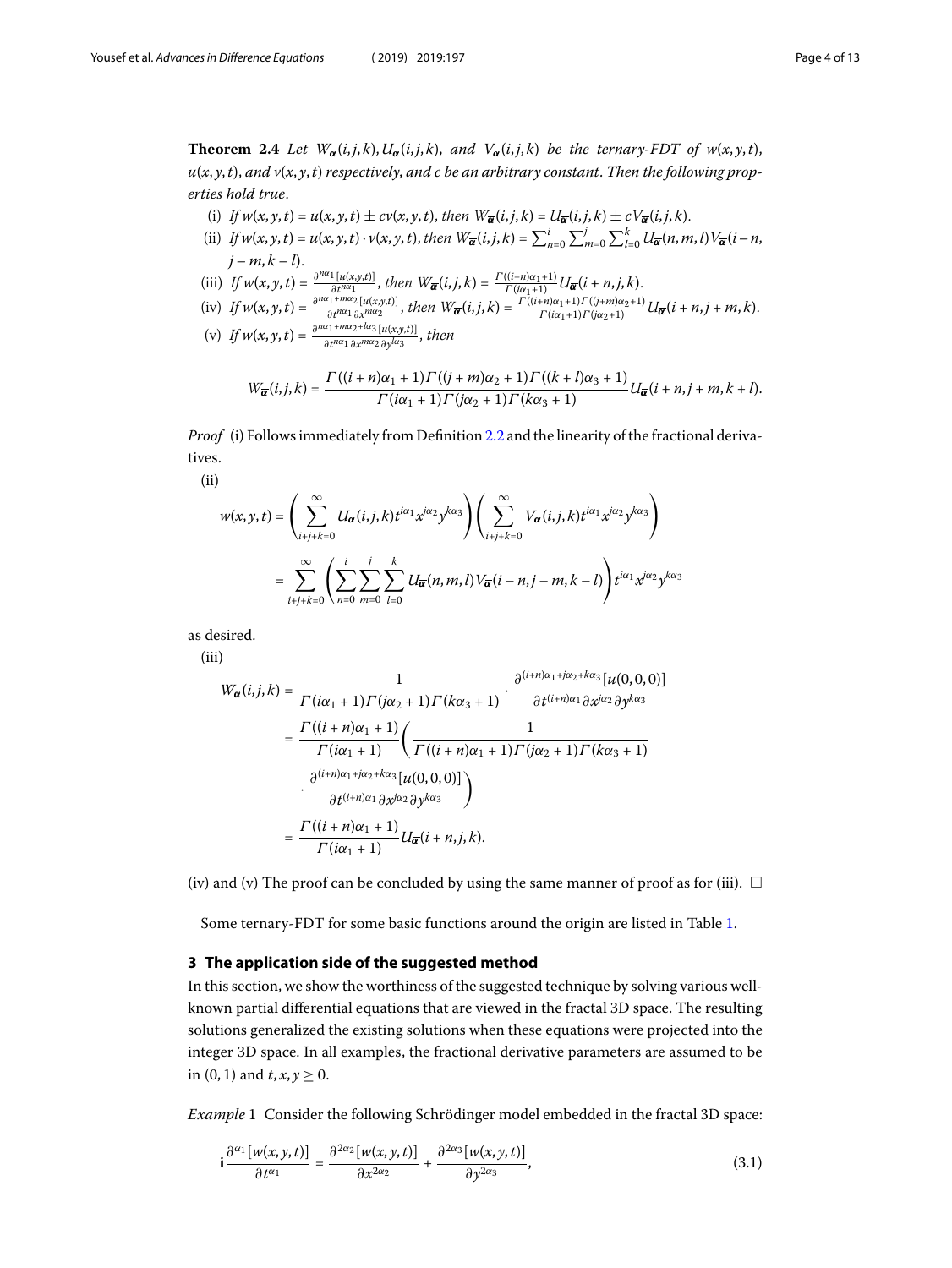| Function $w(x, y, t)$                                                                                                               | Transformed form                                                                                                                                                                                                                                                                                                                                                                                                                                       |
|-------------------------------------------------------------------------------------------------------------------------------------|--------------------------------------------------------------------------------------------------------------------------------------------------------------------------------------------------------------------------------------------------------------------------------------------------------------------------------------------------------------------------------------------------------------------------------------------------------|
| $t^{n\alpha_1}x^{m\alpha_2}v^{l\alpha_3}$                                                                                           |                                                                                                                                                                                                                                                                                                                                                                                                                                                        |
| $E_{\alpha}(\lambda x^{\alpha_2}) = \sum_{i=0}^{\infty} \frac{\lambda^{i}x^{\alpha_2}}{\Gamma(i\alpha_2+1)}$                        | $W_{\overline{\alpha}}(i,j,k) = \begin{cases} 1; & i = n, j = m \text{ and } k = l, \\ 0; & \text{otherwise.} \end{cases}$<br>$W_{\overline{\alpha}}(i,j,k) = \begin{cases} \frac{\lambda}{\Gamma(\alpha_2+1)}; & i = k = 0, j \ge 0, \\ 0; & \text{otherwise.} \end{cases}$                                                                                                                                                                           |
| $t^{n\alpha_1}x^{m\alpha_2}y^{l\alpha_3}E_{\alpha_2}(\lambda x^{\alpha_2})$                                                         | $W_{\overline{\alpha}}(i,j,k)=\begin{cases} \frac{\lambda^{j-m}}{\Gamma(j-m)\alpha_2+1)}; & i=n,k=l,j\geq m,\\ 0; & \text{otherwise}. \end{cases}$                                                                                                                                                                                                                                                                                                     |
| $E_{\alpha_1}(\mu t^{\alpha_1})E_{\alpha_2}(\lambda x^{\alpha_2})E_{\alpha_3}(\nu y^{\alpha_3})$                                    | $W_{\overline{\alpha}}(i,j,k)=\frac{\mu^i\lambda^j\nu^k}{\Gamma(i\alpha_1+1)\Gamma(i\alpha_2+1)\Gamma(k\alpha_2+1)}$                                                                                                                                                                                                                                                                                                                                   |
| $\sin_{\alpha_2}(\lambda x^{\alpha_2}) = \sum_{i=0}^{\infty} \frac{(-1)^i (\lambda x^{\alpha_2})^{2j+1}}{\Gamma((2i+1)\alpha_2+1)}$ | $W_{\overline{\alpha}}(i,j,k) = \begin{cases} \frac{(-1)^{i/1} \lambda^{2i/1+1}}{\Gamma((2m+1)\alpha_2+1)}; & i = k = 0, j = 2m+1, \\ 0; & \text{otherwise.} \end{cases}$                                                                                                                                                                                                                                                                              |
| $\cos_{\alpha_2}(\lambda x^{\alpha_2}) = \sum_{j=0}^{\infty} \frac{(-1)^j (\lambda x^{\alpha_2})^{2j}}{\Gamma^{(2j_{\alpha_2}+1)}}$ |                                                                                                                                                                                                                                                                                                                                                                                                                                                        |
| $sinh_{\alpha_2}(\lambda x^{\alpha_2}) = \sum_{i=0}^{\infty} \frac{(\lambda x^{\alpha_2})^{2i+1}}{\Gamma^{(i)}(2i+1)\sqrt{2i+1}}$   | $W_{\overline{\alpha}}(i,j,k) = \begin{cases} (-1)^m \lambda^{2m} & i = k = 0, j = 2m, \\ 0; & \text{otherwise.} \end{cases}$<br>$W_{\overline{\alpha}}(i,j,k) = \begin{cases} \frac{\lambda^{2m+1}}{\Gamma((2m+1)\alpha_2+1)}; & i = k = 0, j = 2m+1, \\ 0; & \text{otherwise.} \end{cases}$<br>$W_{\overline{\alpha}}(i,j,k) = \begin{cases} \frac{\lambda^{2m}}{\Gamma((2m\alpha_2+1)}; & i = k = 0, j = 2m, \\ 0; & \text{otherwise.} \end{cases}$ |
| $\cosh_{\alpha_2}(\lambda x^{\alpha_2}) = \sum_{j=0}^{\infty} \frac{(\lambda x^{\alpha_2})^{2j}}{\Gamma(2i\alpha_2+1)}$             |                                                                                                                                                                                                                                                                                                                                                                                                                                                        |

<span id="page-4-0"></span>**Table 1** Ternary-FDT for some basic functions

contingent on the initial condition

<span id="page-4-3"></span><span id="page-4-1"></span>
$$
w(x, y, 0) = \sin_{\alpha_2} (x^{\alpha_2}) + \sin_{\alpha_3} (y^{\alpha_3}).
$$
\n(3.2)

By implementing the ternary-FDT and harnessing Theorem [2.4](#page-3-1), we attain the following transformed recurrence equation of [\(3.1](#page-3-2)):

<span id="page-4-2"></span>
$$
\mathbf{i}\frac{\Gamma((i+1)\alpha_1+1)}{\Gamma(i\alpha_1+1)}W_{\overline{\alpha}}(i+1,j,k) = \frac{\Gamma((j+2)\alpha_2+1)}{\Gamma(j\alpha_2+1)}W_{\overline{\alpha}}(i,j+2,k) + \frac{\Gamma((k+2)\alpha_3+1)}{\Gamma(k\alpha_3+1)}W_{\overline{\alpha}}(i,j,k+2),
$$
\n(3.3)

with initial transform coefficients

$$
W_{\overline{\alpha}}(0, 2j + 1, 0) = \frac{(-1)^j}{\Gamma((2j + 1)\alpha_2 + 1)} \quad \text{for } j \ge 0,
$$
  

$$
W_{\overline{\alpha}}(0, 0, 2k + 1) = \frac{(-1)^k}{\Gamma((2k + 1)\alpha_3 + 1)} \quad \text{for } k \ge 0,
$$
  

$$
W_{\overline{\alpha}}(0, j, k) = 0 \quad \text{otherwise.}
$$
 (3.4)

By recursively solving equation([3.3\)](#page-4-1) with utilizing the initial transform coefficients([3.4\)](#page-4-2), we acquire the following generic transform coefficients:

$$
W_{\overline{\alpha}}(i, 2j + 1, 0) = \frac{(-1)^{i}i^{i}}{\Gamma(i\alpha_{1} + 1)\Gamma((2j + 1)\alpha_{2} + 1)} \quad \text{for } j \ge 0,
$$
  

$$
W_{\overline{\alpha}}(i, 0, 2k + 1) = \frac{(-1)^{k}i^{i}}{\Gamma(i\alpha_{1} + 1)\Gamma((2k + 1)\alpha_{3} + 1)} \quad \text{for } k \ge 0,
$$
 (3.5)

 $W_{\overline{\alpha}}(i, j, k) = 0$  otherwise.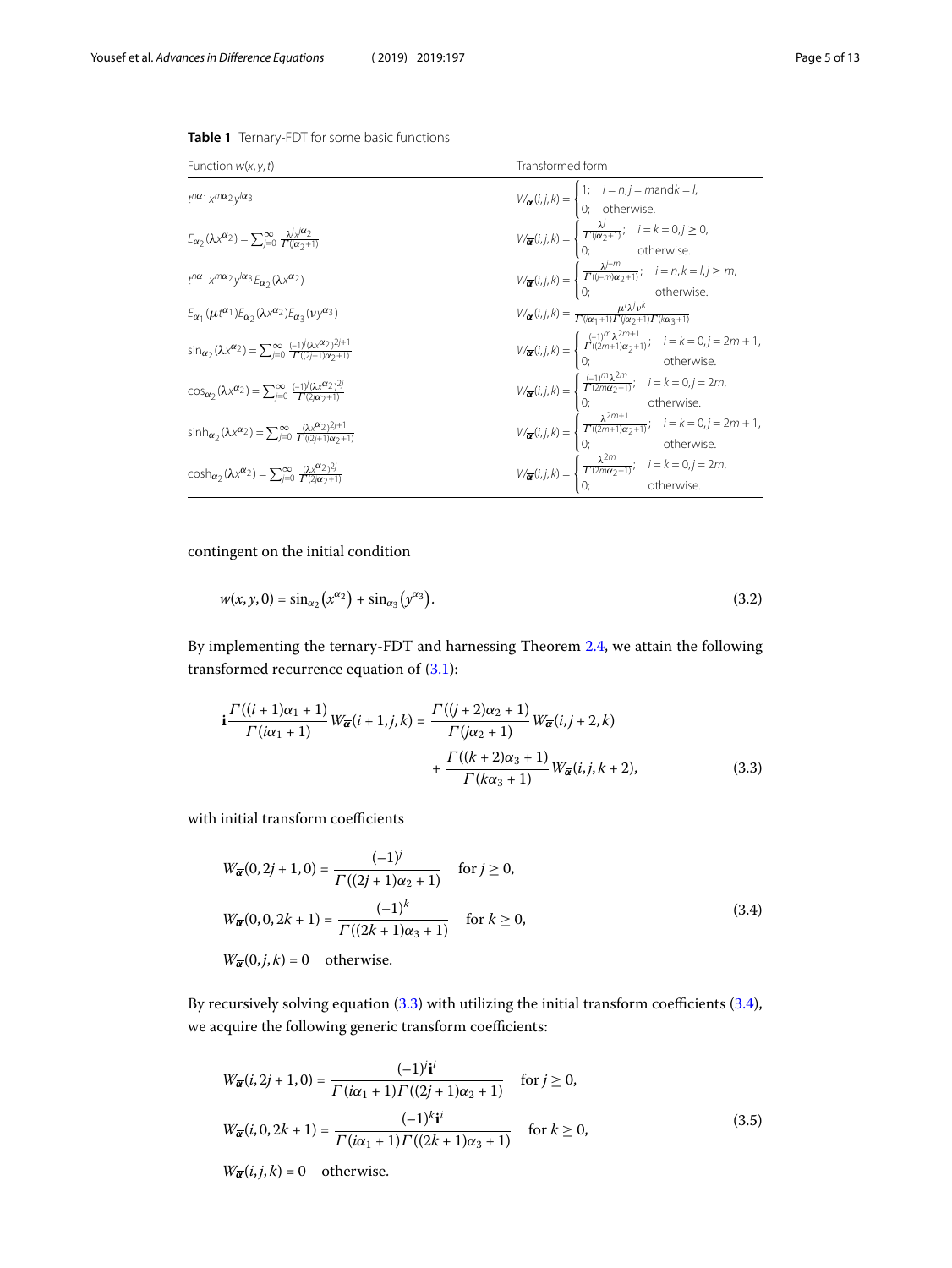Therefore, the  $\overline{\alpha}$ -memory exact solution of the Schrödinger model [\(3.1](#page-3-2))–([3.2\)](#page-4-3) has the form

$$
w(x, y, t) = \sum_{i+j=0}^{\infty} W_{\overline{\alpha}}(i, 2j+1, 0) t^{i\alpha_1} x^{(2j+1)\alpha_2} + \sum_{i+k=0}^{\infty} W_{\overline{\alpha}}(i, 0, 2k+1) t^{i\alpha_1} y^{(2k+1)\alpha_3}
$$
  
\n
$$
= \sum_{i+j=0}^{\infty} \frac{(-1)^{i} i^{i} t^{i\alpha_1} x^{(2j+1)\alpha_2}}{\Gamma(i\alpha_1 + 1)\Gamma((2j+1)\alpha_2 + 1)} + \sum_{i+k=0}^{\infty} \frac{(-1)^{k} i^{i} t^{i\alpha_1} y^{(2k+1)\alpha_3}}{\Gamma(i\alpha_1 + 1)\Gamma((2k+1)\alpha_3 + 1)}
$$
  
\n
$$
= \left(\sum_{i=0}^{\infty} \frac{i^{i} t^{i\alpha_1}}{\Gamma(i\alpha_1 + 1)}\right) \left(\sum_{j=0}^{\infty} \frac{(-1)^{j} x^{(2j+1)\alpha_2}}{\Gamma((2j+1)\alpha_2 + 1)}\right)
$$
  
\n
$$
+ \left(\sum_{i=0}^{\infty} \frac{i^{i} t^{i\alpha_1}}{\Gamma(i\alpha_1 + 1)}\right) \left(\sum_{k=0}^{\infty} \frac{(-1)^{k} y^{(2k+1)\alpha_3}}{\Gamma((2k+1)\alpha_3 + 1)}\right)
$$
  
\n
$$
= \sum_{i=0}^{\infty} \frac{i^{i} t^{i\alpha_1}}{\Gamma(i\alpha_1 + 1)} \left(\sum_{j=0}^{\infty} \frac{(-1)^{j} x^{(2j+1)\alpha_2}}{\Gamma((2j+1)\alpha_2 + 1)} + \sum_{k=0}^{\infty} \frac{(-1)^{k} y^{(2k+1)\alpha_3}}{\Gamma((2k+1)\alpha_3 + 1)}\right)
$$
  
\n
$$
= E_{\alpha_1} (it^{\alpha_1}) \left(\sin_{\alpha_2} (x^{\alpha_2}) + \sin_{\alpha_3} (y^{\alpha_3})\right).
$$
 (3.6)

We remark here that for  $\overline{\alpha} \rightarrow (1,1,1)$ , we attain the closed-form solution  $w(x, y, t) =$  $e^{it}(\sin(x) + \sin(y))$  for the integer copy of the Schrödinger model  $(3.1)$ – $(3.2)$  $(3.2)$ .

Example 2 Consider the following wave model embedded in the fractal 3D space:

<span id="page-5-4"></span><span id="page-5-0"></span>
$$
\frac{\partial^{2\alpha_1}[w(x,y,t)]}{\partial t^{2\alpha_1}} = 2\left(\frac{\partial^{2\alpha_2}[w(x,y,t)]}{\partial x^{2\alpha_2}} + \frac{\partial^{2\alpha_3}[w(x,y,t)]}{\partial y^{2\alpha_3}}\right),\tag{3.7}
$$

contingent on the initial conditions

<span id="page-5-1"></span>
$$
w(x, y, 0) = \sin_{\alpha_2}\left(x^{\alpha_2}\right)\sin_{\alpha_3}\left(y^{\alpha_3}\right) \quad \text{and} \quad \frac{\partial^{\alpha_1}[w(x, y, 0)]}{\partial t^{\alpha_1}} = 0. \tag{3.8}
$$

By implementing the ternary-FDT and harnessing Theorem [2.4](#page-3-1), we attain the following transformed recurrence equation of [\(3.7](#page-5-0)):

<span id="page-5-2"></span>
$$
\frac{\Gamma((i+2)\alpha_1+1)}{\Gamma(i\alpha_1+1)} W_{\overline{\alpha}}(i+2,j,k) = 2\left(\frac{\Gamma((j+2)\alpha_2+1)}{\Gamma(j\alpha_2+1)} W_{\overline{\alpha}}(i,j+2,k) + \frac{\Gamma((k+2)\alpha_3+1)}{\Gamma(k\alpha_3+1)} W_{\overline{\alpha}}(i,j,k+2)\right),
$$
\n(3.9)

with initial transform coefficients

<span id="page-5-3"></span>
$$
W_{\overline{\alpha}}(0,2j+1,2k+1) = \begin{cases} \frac{(-1)^{j+k}}{\Gamma((2j+1)\alpha_2+1)\Gamma((2k+1)\alpha_3+1)} & \text{for } j,k \ge 0, \\ 0; & \text{otherwise,} \end{cases}
$$
(3.10)

and

$$
W_{\overline{\alpha}}(1,j,k) = 0 \quad \text{for } j,k \ge 0. \tag{3.11}
$$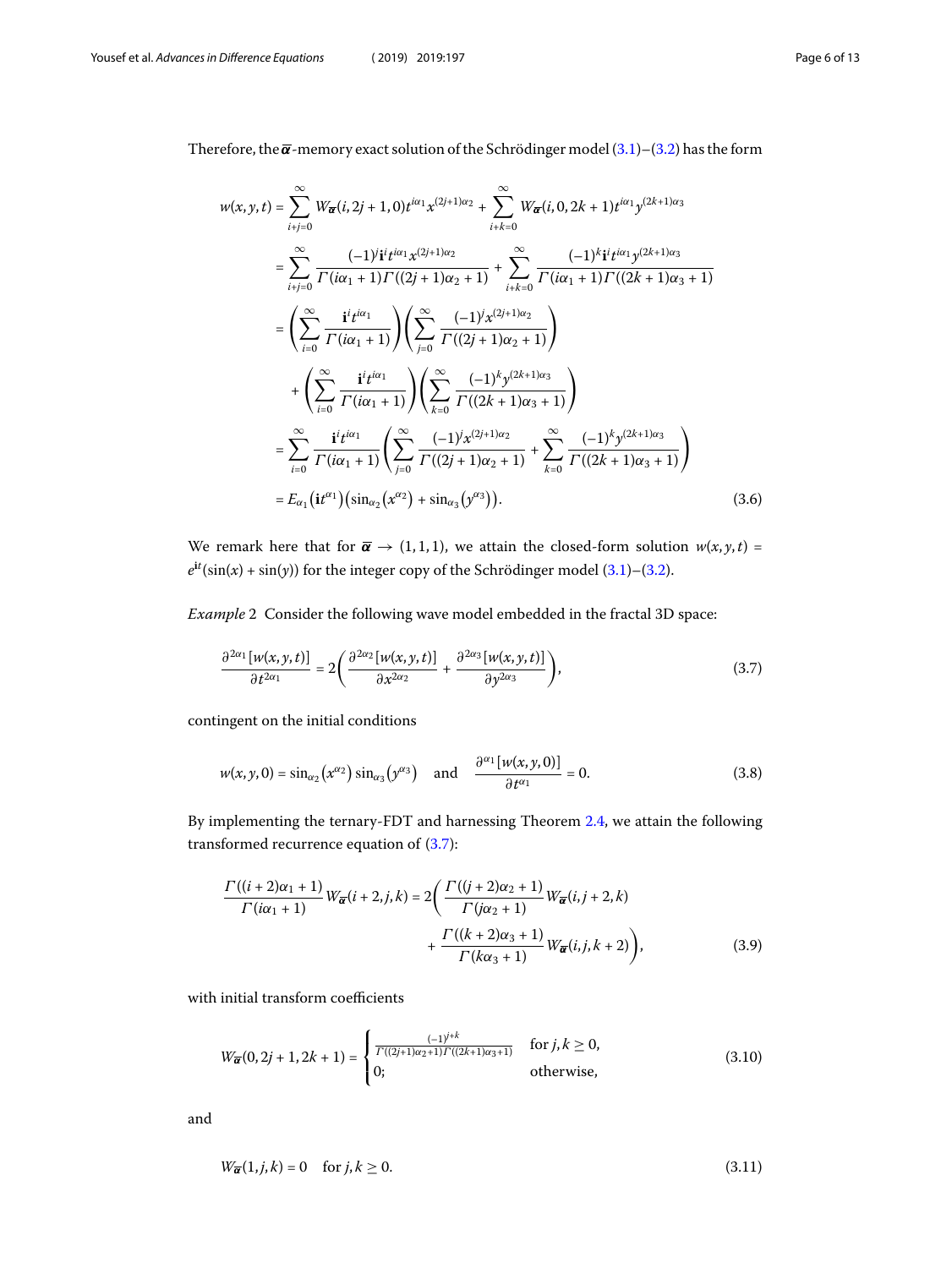By recursively solving equation [\(3.9](#page-5-1)) with utilizing the initial transform coefficients [\(3.10](#page-5-2))– ([3.11\)](#page-5-3), we acquire the following generic transform coefficients:

$$
W_{\overline{\alpha}}(2i,2j+1,2k+1) = \begin{cases} \frac{(-1)^{j+k}(-4)^j}{\Gamma(2i\alpha_1+1)\Gamma((2j+1)\alpha_2+1)\Gamma((2k+1)\alpha_3+1)} & \text{for } i,j,k \ge 0, \\ 0; & \text{otherwise.} \end{cases}
$$
(3.12)

Therefore,the  $\overline{\alpha}$ -memory exact solution of the wave model ([3.7\)](#page-5-0)–[\(3.8](#page-5-4)) has the form

$$
w(x, y, t) = \sum_{i+j+k=0}^{\infty} \frac{(-1)^{j+k}(-4)^i}{\Gamma(2i\alpha_1 + 1)\Gamma((2j+1)\alpha_2 + 1)\Gamma((2k+1)\alpha_3 + 1)} t^{2i\alpha_1} x^{(2j+1)\alpha_2} y^{(2k+1)\alpha_3}
$$
  

$$
= \left(\sum_{i=0}^{\infty} \frac{(-1)^i (2t^{\alpha_1})^{2i}}{\Gamma(2i\alpha_1 + 1)}\right) \left(\sum_{j=0}^{\infty} \frac{(-1)^j x^{(2j+1)\alpha_2}}{\Gamma((2j+1)\alpha_2 + 1)}\right) \left(\sum_{k=0}^{\infty} \frac{(-1)^k y^{(2k+1)\alpha_3}}{\Gamma((2k+1)\alpha_3 + 1)}\right)
$$
  

$$
= \cos_{\alpha_1} (2t^{\alpha_1}) \sin_{\alpha_2} (x^{\alpha_2}) \sin_{\alpha_3} (y^{\alpha_3}). \tag{3.13}
$$

We remark here that for  $\bar{\boldsymbol{\alpha}} \rightarrow (1,1,1)$ , we attain the closed-form solution  $w(x, y, t) =$  $cos(2t)sin(x)sin(y)$  for the integer copy of the wave model [\(3.7](#page-5-0))–[\(3.8](#page-5-4)).

Example 3 Consider the following nonhomogeneous Klein–Gordon model embedded in the fractal 3D space:

<span id="page-6-3"></span><span id="page-6-0"></span>
$$
\frac{\partial^{2\alpha_1}[w(x,y,t)]}{\partial t^{2\alpha_1}} - \frac{\partial^{2\alpha_2}[w(x,y,t)]}{\partial x^{2\alpha_2}} - \frac{\partial^{2\alpha_3}[w(x,y,t)]}{\partial y^{2\alpha_3}} = -2,\tag{3.14}
$$

contingent on the initial conditions

$$
w(x, y, 0) = x^{2\alpha_2} + y^{2\alpha_3} \quad \text{and} \quad \frac{\partial^{\alpha_1} [w(x, y, 0)]}{\partial t^{\alpha_1}} = y^{2\alpha_3}.
$$
 (3.15)

By implementing the ternary-FDT and harnessing Theorem [2.4](#page-3-1), we attain the following transformed recurrence equation of [\(3.14](#page-6-0)):

<span id="page-6-2"></span><span id="page-6-1"></span>
$$
\frac{\Gamma((i+2)\alpha_1+1)}{\Gamma(i\alpha_1+1)} W_{\overline{\alpha}}(i+2,j,k) - \frac{\Gamma((j+2)\alpha_2+1)}{\Gamma(j\alpha_2+1)} W_{\overline{\alpha}}(i,j+2,k)
$$

$$
-\frac{\Gamma((k+2)\alpha_3+1)}{\Gamma(k\alpha_3+1)} W_{\overline{\alpha}}(i,j,k+2)
$$

$$
=\begin{cases}\n-2; & i=j=k=0, \\
0; & \text{otherwise,} \n\end{cases}
$$
(3.16)

with initial transform coefficients

$$
W_{\overline{\alpha}}(0,j,k) = \begin{cases} 1; & j = 2, k = 0, \\ 1; & j = 0, k = 2, \\ 0; & \text{otherwise,} \end{cases}
$$
(3.17)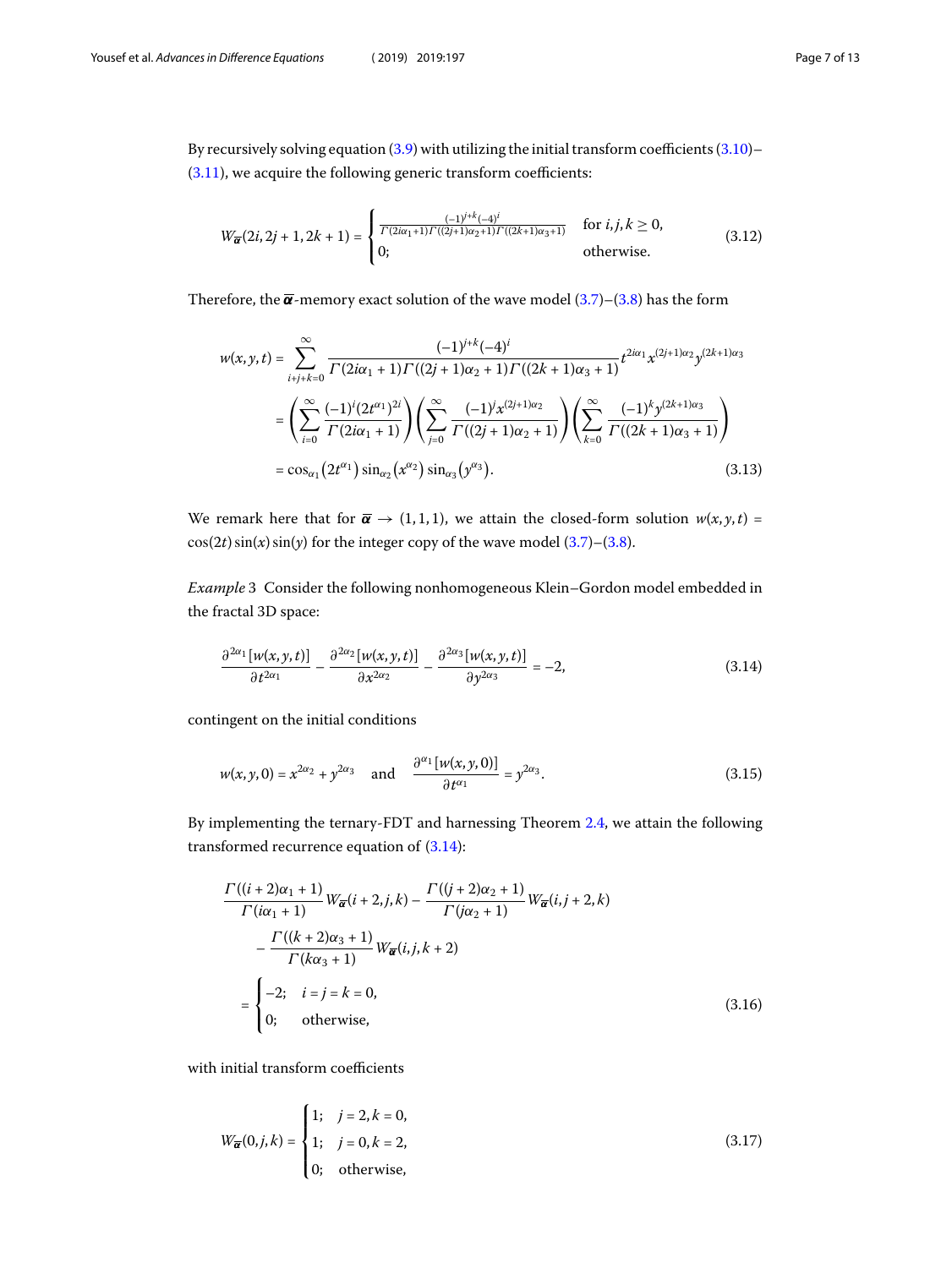and

<span id="page-7-0"></span>
$$
W_{\overline{\alpha}}(1,j,k) = \begin{cases} \frac{1}{\Gamma(\alpha_1+1)}; & j = 0, k = 2, \\ 0; & \text{otherwise.} \end{cases}
$$
(3.18)

Byrecursively solving equation  $(3.16)$  $(3.16)$  with utilizing the initial transform coefficients  $(3.17)$  $(3.17)$ – $(3.18)$  $(3.18)$ , we acquire, besides the initial transforms, the following generic transform coefficients:

$$
W_{\overline{\alpha}}(2,0,0) = \frac{\Gamma(2\alpha_2 + 1) + \Gamma(2\alpha_3 + 1) - 2}{\Gamma(2\alpha_1 + 1)},
$$
  
\n
$$
W_{\overline{\alpha}}(3,0,0) = \frac{\Gamma(2\alpha_3 + 1)}{\Gamma(3\alpha_1 + 1)},
$$
  
\n
$$
W_{\overline{\alpha}}(i,j,k) = 0, \quad \text{otherwise.}
$$
\n(3.19)

Therefore,the  $\overline{\alpha}$ -memory exact solution of the Klein–Gordon model ([3.14\)](#page-6-0)–([3.15\)](#page-6-3) has the form

$$
w(x, y, t) = x^{2\alpha_2} + y^{2\alpha_3} + \frac{1}{\Gamma(\alpha_1 + 1)} t^{\alpha_1} y^{2\alpha_3} + \frac{\Gamma(2\alpha_2 + 1) + \Gamma(2\alpha_3 + 1) - 2}{\Gamma(2\alpha_1 + 1)} t^{2\alpha_1} + \frac{\Gamma(2\alpha_3 + 1)}{\Gamma(3\alpha_1 + 1)} t^{3\alpha_1}.
$$
\n(3.20)

We remark here that for  $\overline{\alpha} \to (1,1,1)$ , we attain the closed-form solution  $w(x, y, t) = x^2 +$  $y^2 + ty^2 + t^2 + \frac{1}{3}t^3$  for the integer copy of the Klein–Gordon model [\(3.14](#page-6-0))–([3.15\)](#page-6-3).

Example 4 Consider the following homogeneous linear telegraph model embedded in the fractal 3D space:

<span id="page-7-3"></span><span id="page-7-1"></span>
$$
\frac{\partial^{2\alpha_1}[w(x,y,t)]}{\partial t^{2\alpha_1}} + 2 \frac{\partial^{\alpha_1}[w(x,y,t)]}{\partial t^{\alpha_1}} + w(x,y,t)
$$

$$
= 2 \left( \frac{\partial^{2\alpha_2}[w(x,y,t)]}{\partial x^{2\alpha_2}} + \frac{\partial^{2\alpha_3}[w(x,y,t)]}{\partial y^{2\alpha_3}} \right),
$$
(3.21)

contingent on the initial conditions

<span id="page-7-2"></span>
$$
w(x, y, 0) = E_{\alpha_2}(x^{\alpha_2}) E_{\alpha_3}(y^{\alpha_3}) \text{ and } \frac{\partial^{\alpha_1}[w(x, y, 0)]}{\partial t^{\alpha_1}} = -3E_{\alpha_2}(x^{\alpha_2}) E_{\alpha_3}(y^{\alpha_3}).
$$
 (3.22)

By implementing the ternary-FDT and harnessing Theorem [2.4](#page-3-1), we attain the following transformed recurrence equation of [\(3.21](#page-7-1)):

$$
\frac{\Gamma((i+2)\alpha_1+1)}{\Gamma(i\alpha_1+1)} W_{\overline{\alpha}}(i+2,j,k) + \frac{2\Gamma((i+1)\alpha_1+1)}{\Gamma(i\alpha_1+1)} W_{\overline{\alpha}}(i+1,j,k) + W_{\overline{\alpha}}(i,j,k)
$$

$$
= 2\left(\frac{\Gamma((j+2)\alpha_2+1)}{\Gamma(j\alpha_2+1)} W_{\overline{\alpha}}(i,j+2,k) + \frac{\Gamma((k+2)\alpha_3+1)}{\Gamma(k\alpha_3+1)} W_{\overline{\alpha}}(i,j,k+2)\right),
$$
(3.23)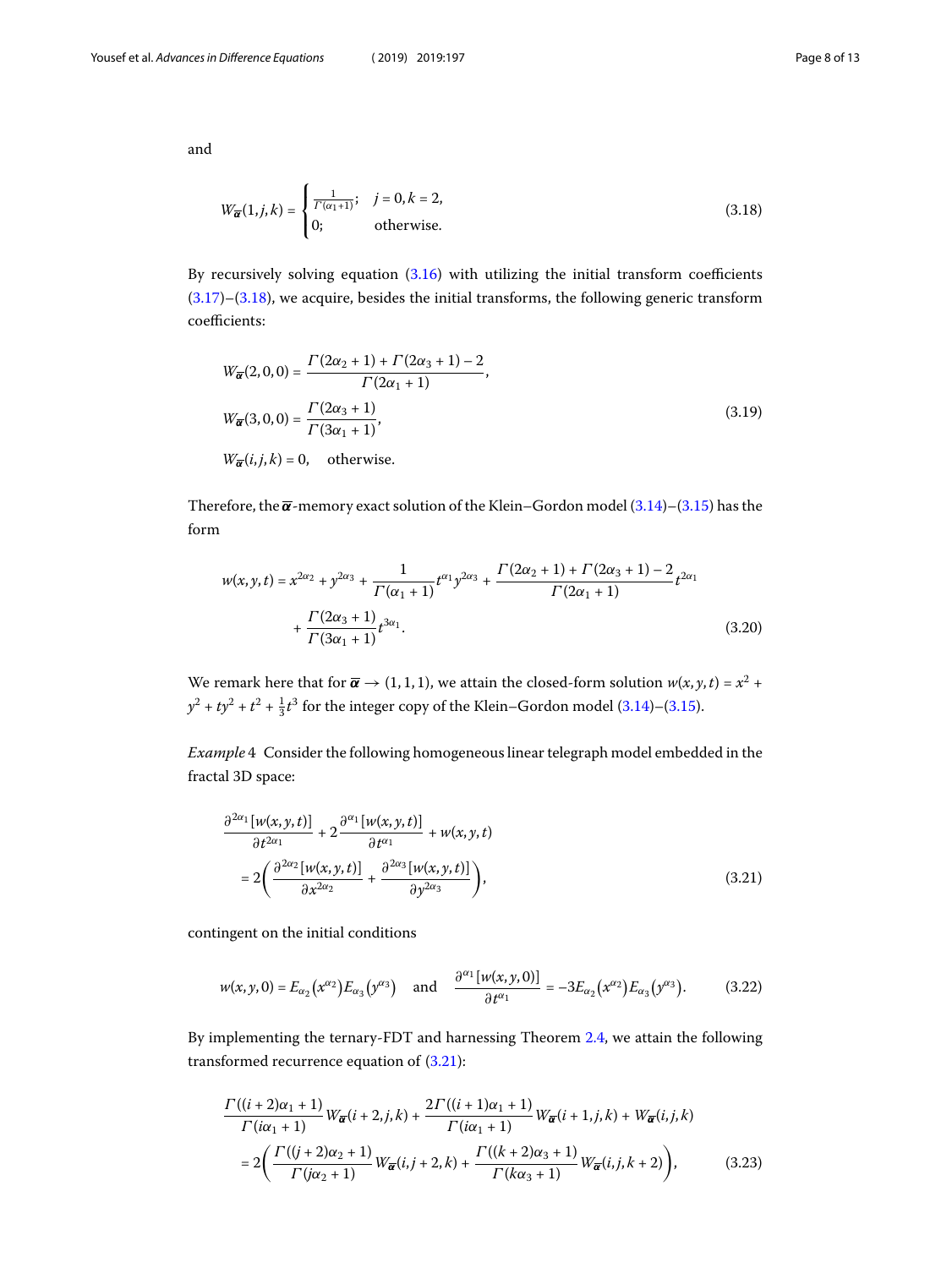with initial transform coefficients

<span id="page-8-0"></span>
$$
W_{\overline{\alpha}}(i,j,k) = \begin{cases} \frac{1}{\Gamma(j\alpha_2+1)\Gamma(k\alpha_3+1)}; & j,k \ge 0, i = 0, \\ \frac{-3}{\Gamma(\alpha_1+1)\Gamma(j\alpha_2+1)\Gamma(k\alpha_3+1)}; & j,k \ge 0, i = 1. \end{cases}
$$
(3.24)

By recursively solving equation([3.23\)](#page-7-2) with utilizing the initial transform coefficients ([3.24\)](#page-8-0), we acquire the following generic transform coefficients:

$$
W_{\overline{\alpha}}(i,j,k) = \frac{(-3)^i}{\Gamma(i\alpha_1 + 1)\Gamma(j\alpha_2 + 1)\Gamma(k\alpha_3 + 1)}.
$$
\n(3.25)

Therefore,the  $\bar{\alpha}$ -memory exact solution of the telegraph model ([3.21\)](#page-7-1)–[\(3.22](#page-7-3)) has the form

$$
w(x, y, t) = \sum_{i+j+k=0}^{\infty} \frac{(-3)^i}{\Gamma(i\alpha_1 + 1g)\Gamma(j\alpha_2 + 1)\Gamma(k\alpha_3 + 1)} t^{i\alpha_1} x^{j\alpha_2} y^{k\alpha_3}
$$
  
= 
$$
\left(\sum_{i=0}^{\infty} \frac{(-3t^{\alpha_1})^i}{\Gamma(i\alpha_1 + 1)}\right) \left(\sum_{j=0}^{\infty} \frac{x^{j\alpha_2}}{\Gamma(j\alpha_2 + 1)}\right) \left(\sum_{k=0}^{\infty} \frac{y^{k\alpha_3}}{\Gamma(k\alpha_3 + 1)}\right)
$$
  
=  $E_{\alpha_1}(-3t^{\alpha_1}) E_{\alpha_2} (x^{\alpha_2}) E_{\alpha_3} (y^{\alpha_3}).$  (3.26)

We remark here that for  $\overline{\alpha} \to (1,1,1)$ , we attain the closed-form solution  $w(x,y,t) = e^{x+y-3t}$ for the integer copy of the telegraph model [\(3.21](#page-7-1))–([3.22](#page-7-3)).

Example 5 Consider the following nonlinear Burgers' model embedded in the fractal 3D space:

<span id="page-8-4"></span><span id="page-8-1"></span>
$$
\frac{\partial^{\alpha_1}[w(x,y,t)]}{\partial t^{\alpha_1}} = \frac{\partial^{2\alpha_2}[w(x,y,t)]}{\partial x^{2\alpha_2}} + \frac{\partial^{2\alpha_3}[w(x,y,t)]}{\partial y^{2\alpha_3}} + w(x,y,t) \frac{\partial^{\alpha_2}[w(x,y,t)]}{\partial x^{\alpha_2}} \tag{3.27}
$$

contingent on the initial condition

$$
w(x, y, 0) = x^{\alpha_2} + y^{\alpha_3}.
$$
\n(3.28)

By implementing the ternary-FDT and harnessing Theorem [2.4](#page-3-1), we attain the following transformed recurrence equation of [\(3.27](#page-8-1)):

<span id="page-8-3"></span><span id="page-8-2"></span>
$$
\frac{\Gamma((i+1)\alpha_1+1)}{\Gamma(i\alpha_1+1)} W_{\overline{\alpha}}(i+1,j,k)
$$
\n
$$
= \frac{\Gamma((j+2)\alpha_2+1)}{\Gamma(j\alpha_2+1)} W_{\overline{\alpha}}(i,j+2,k) + \frac{\Gamma((k+2)\alpha_3+1)}{\Gamma(k\alpha_3+1)} W_{\overline{\alpha}}(i,j,k+2)
$$
\n
$$
+ \sum_{n=0}^{i} \sum_{m=0}^{j} \sum_{r=0}^{k} \frac{\Gamma((m+1)\alpha_2+1)}{\Gamma(m\alpha_2+1)} W_{\overline{\alpha}}(n,m+1,r) W_{\overline{\alpha}}(i-n,j-m,k-r) \qquad (3.29)
$$

with initial transform coefficients

$$
W_{\overline{\alpha}}(0,j,k) = \begin{cases} 1; & j = 1, k = 0, \\ 1; & j = 0, k = 1, \\ 0; & \text{otherwise.} \end{cases}
$$
(3.30)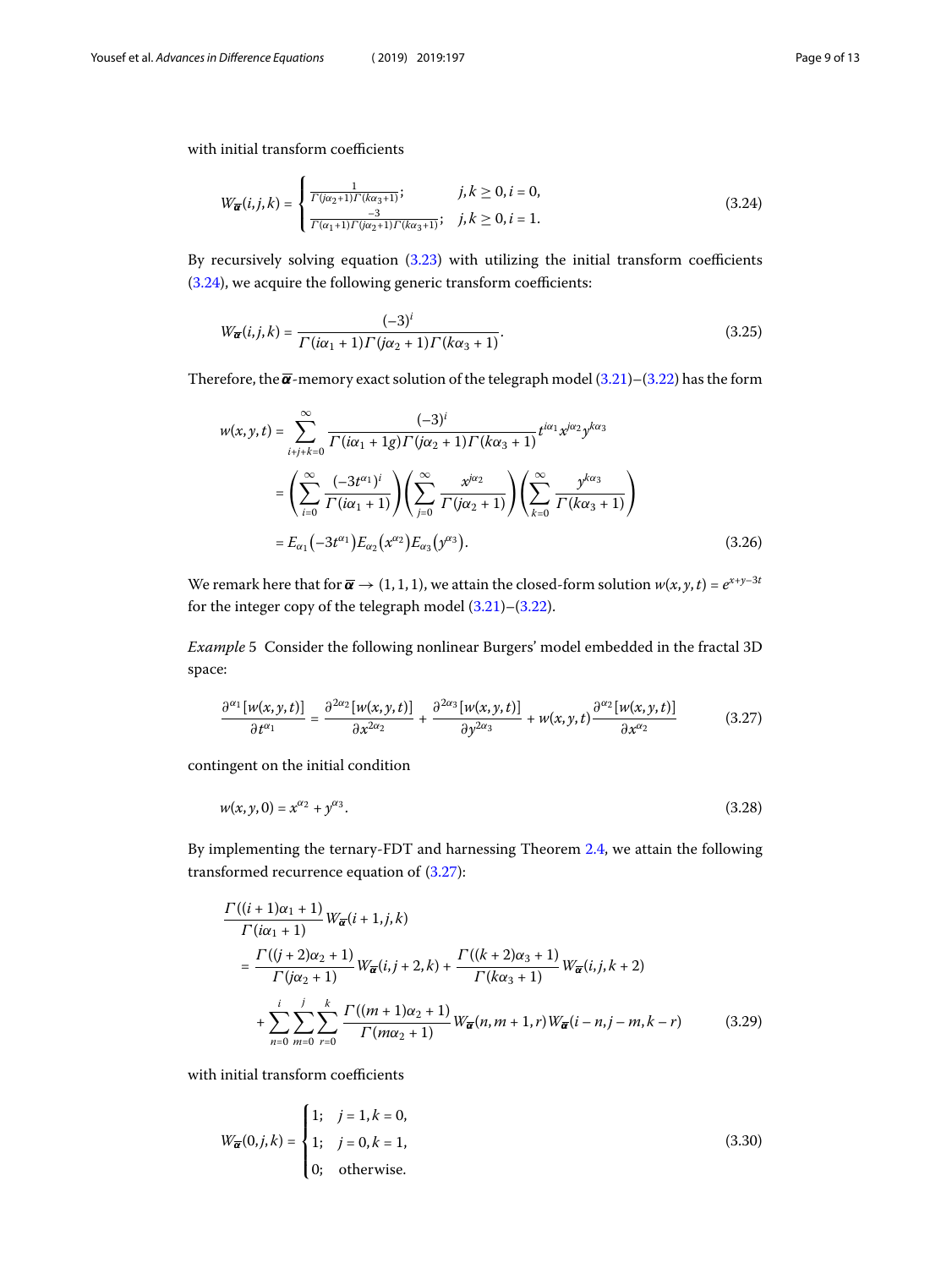By recursively solving equation([3.29\)](#page-8-2) with utilizing the initial transform coefficients ([3.30\)](#page-8-3), we acquire the following relation among the transform coefficients:

$$
W_{\overline{\alpha}}(i,0,1) = W_{\overline{\alpha}}(i,1,0); \quad i \ge 0,
$$
  
\n
$$
W_{\overline{\alpha}}(i,j,k) = 0; \quad \text{otherwise},
$$
\n(3.31)

where  $W_{\overline{\alpha}}(i, 1, 0)$  is given recursively by

$$
W_{\overline{\alpha}}(0,1,0) = 1,
$$
  
\n
$$
W_{\overline{\alpha}}(1,1,0) = \frac{\Gamma(\alpha_2 + 1)}{\Gamma(\alpha_1 + 1)},
$$
\n(3.32)

and for  $i \geq 2$ 

$$
W_{\overline{\alpha}}(i,1,0) = \begin{cases} \frac{\Gamma((i-1)\alpha_1+1)\Gamma(\alpha_2+1)}{\Gamma(i\alpha_1+1)} \sum_{r=1}^n 2W_{\overline{\alpha}}(r-1,1,0) W_{\overline{\alpha}}(i-r,1,0);\\ i = 2n,\\ \frac{\Gamma((i-1)\alpha_1+1)\Gamma(\alpha_2+1)}{\Gamma(i\alpha_1+1)} (W_{\overline{\alpha}}(n,1,0)^2 + \sum_{r=1}^n 2W_{\overline{\alpha}}(r-1,1,0) W_{\overline{\alpha}}(i-r,1,0));\\ i = 2n+1. \end{cases}
$$
(3.33)

Therefore, the  $\bar{\alpha}$ -memory solution of Burgers' model [\(3.27](#page-8-1))–[\(3.28](#page-8-4)) is

<span id="page-9-1"></span>
$$
w(x, y, t) = \sum_{i+j+k=0}^{\infty} W_{\overline{\alpha}}(i, j, k) t^{i\alpha_1} x^{j\alpha_2} y^{k\alpha_3}
$$
  

$$
= \sum_{i=0}^{\infty} W_{\overline{\alpha}}(i, 1, 0) t^{i\alpha_1} x^{\alpha_2} + \sum_{i=0}^{\infty} W_{\overline{\alpha}}(i, 0, 1) t^{i\alpha_1} y^{\alpha_3}
$$
  

$$
= (x^{\alpha_2} + y^{\alpha_3}) \sum_{i=0}^{\infty} W_{\overline{\alpha}}(i, 1, 0) t^{i\alpha_1}.
$$
 (3.34)

<span id="page-9-0"></span>We should point out here that  $W_{\overline{\alpha}}(i, 1, 0) = 1$  as  $\overline{\alpha} \rightarrow (1, 1, 1)$ . Thus, the closed-form solution for the integer copy of  $(3.27)$ – $(3.28)$  $(3.28)$  is

$$
w(x, y, t) = (x + y) \sum_{i=0}^{\infty} t^{i} = \frac{x + y}{1 - t} \quad \text{for } 0 \le t < 1.
$$
 (3.35)

## **4 Graphical analysis and discussions**

In the present part, we choose Burgers' model [\(3.27](#page-8-1))–([3.28\)](#page-8-4) to illustrate and comprehend the impact of the Caputo fractional derivative. Figure [1](#page-10-1) shows a sample of the crosssections attitude for the 8th series solution of([3.34\)](#page-9-1) for diverse values of the fractional parameters in particular domains. In all situations, we have continuous successive behavior as long as the fractional parameters get closer to the integer derivative order. Therefore, the role of order-variation of the fractional derivative is to preserve a homotopy mapping from the present value of the solution " $\vec{\alpha} \rightarrow (0,0,0)$ " to its instantaneous rate of change " $\overline{\alpha} \rightarrow (1,1,1)$ ". This interpretation is made by the phenomena of a sequential-asymptotic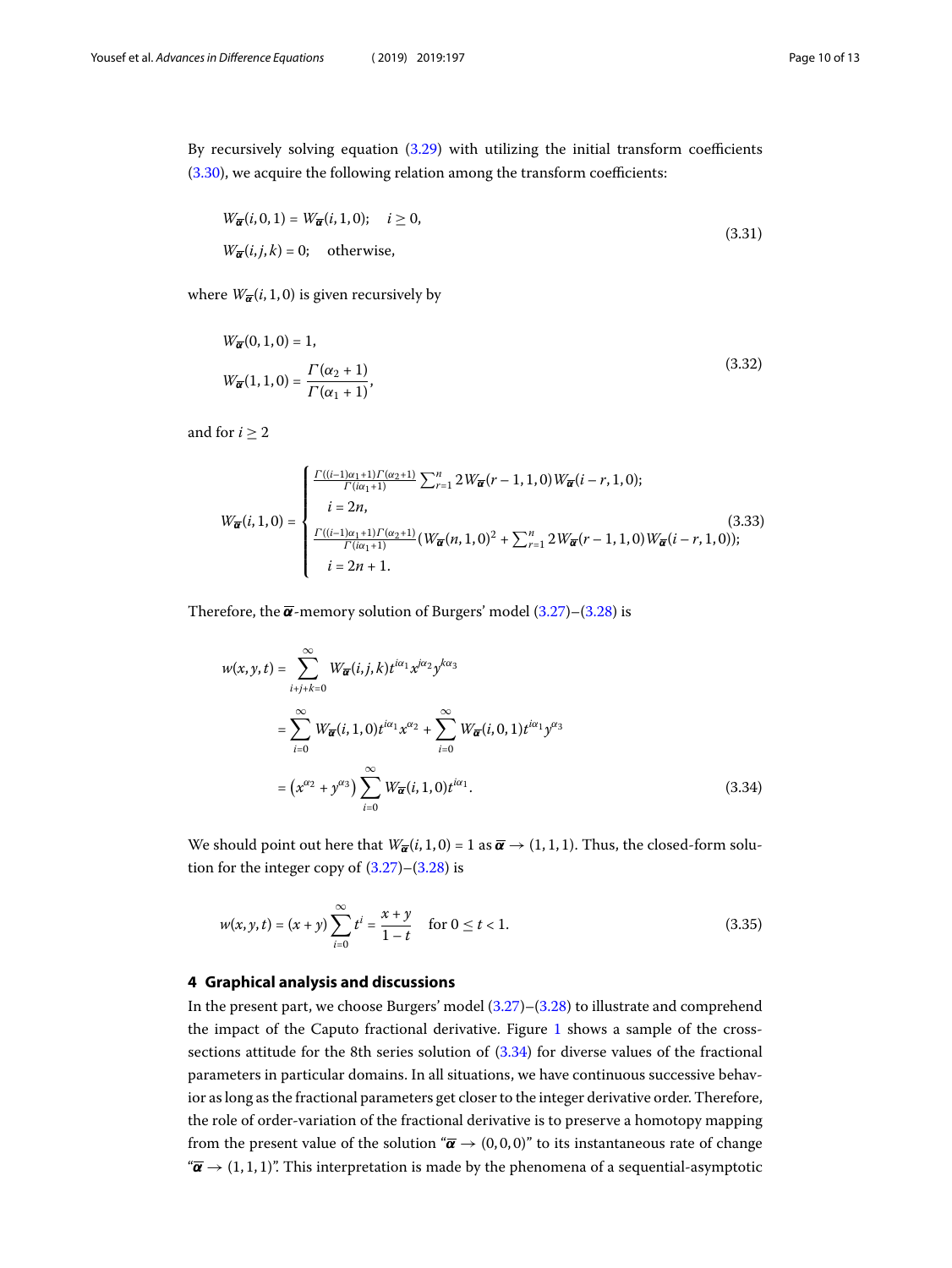

<span id="page-10-1"></span><span id="page-10-0"></span>propagation of the solution as the fractional parameters vary from 0 to 1 as depicted in Fig. [1](#page-10-1). Further, the cross-sections of the integer derivative order reconcile with their associates when  $\overline{\alpha} \rightarrow (1, 1, 1)$ . This shows the generality of  $\overline{\alpha}$ -Burgers' model.

## **5 Conclusions**

In this work, we have viewed several well-known partial differential equations in the fractal 3D space and provided their solutions analytically in terms of an  $\overline{\alpha}$ -FPS. An adaptation of the fractional differential transform method by means of a new  $\overline{\alpha}$ -FPS representation is developed and used to obtain a complete fractional solution form of these new models. The projections of these solutions into the integer 3D space reconcile with the solutions of the classical copies of these models. Moreover, the proposed method has been autonomously constructed without the need to convert the equation into solvable and perturbation or linearization terms. In summary, we have successfully provided a comprehensive analytic study of partial differential equations that are fully embedded in the fractal 3D space.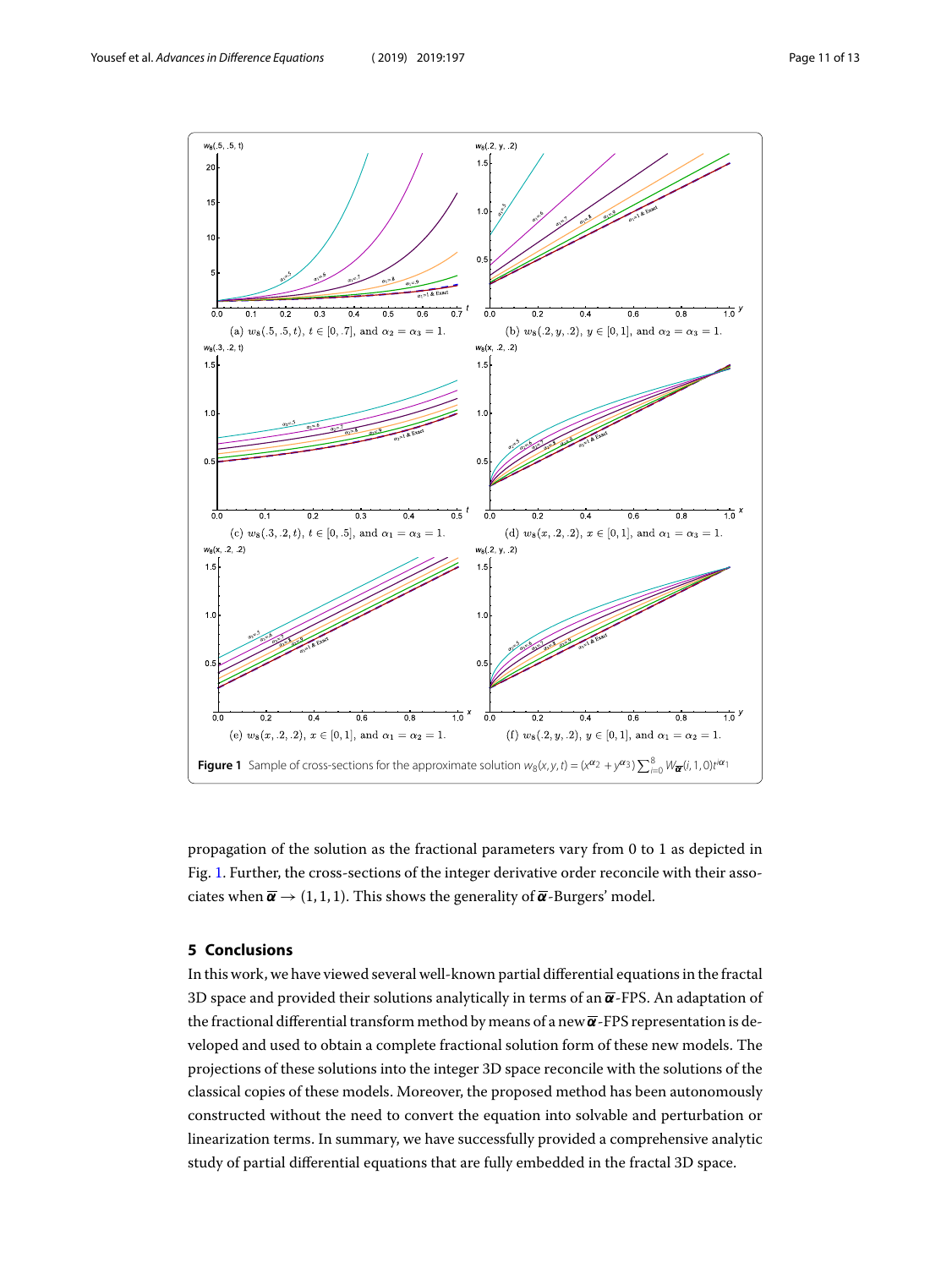#### **Acknowledgements**

The authors thank the editor and anonymous reviewers for their valuable suggestions, which substantially improved the quality of the paper.

#### **Funding**

The work of the first, third, and fourth authors was supported by the Deanship of Scientific Research at the University of Jordan.

#### **Availability of data and materials**

Not applicable.

#### **Ethics approval and consent to participate**

Not applicable.

#### <span id="page-11-1"></span><span id="page-11-0"></span>**Competing interests**

<span id="page-11-2"></span>The authors declare that there are no conflicts of interest regarding the publication of this article.

#### <span id="page-11-4"></span><span id="page-11-3"></span>**Consent for publication**

All authors read and approved the final version of the manuscript.

#### **Authors' contributions**

The authors declare that this study was accomplished in collaboration with the same responsibility. All authors read and approved the final manuscript.

#### **Author details**

<span id="page-11-5"></span><sup>1</sup>Department of Mathematics, Faculty of Science, The University of Jordan, Amman, Jordan. <sup>2</sup>Department of Mathematics & Statistics, Jordan University of Science and Technology, Irbid, Jordan. <sup>3</sup>Nonlinear Analysis and Applied Mathematics (NAAM) Research Group, Faculty of Science, King Abdulaziz University (KAU), Jeddah, Kingdom of Saudi Arabia. <sup>4</sup>Department of Mathematics, Cankaya University, Ankara, Turkey. <sup>5</sup>Institute of Space Sciences, Magurele, Bucharest, Romania.

#### <span id="page-11-7"></span><span id="page-11-6"></span>**Publisher's Note**

<span id="page-11-8"></span>Springer Nature remains neutral with regard to jurisdictional claims in published maps and institutional affiliations.

## <span id="page-11-9"></span>Received: 4 February 2019 Accepted: 10 May 2019 Published online: 22 May 2019

#### <span id="page-11-10"></span>**References**

- 1. West, B., Bologna, M., Grigolini, P.: Physics of Fractal Operators. Springer, Berlin (2012)
- 2. Gomez-Aguilar, J.F., Miranda-Hernandez, M., Lopez-Lopez, M.G., Alvarado-Martínez, V.M., Baleanu, D.: Modeling and simulation of the fractional space–time diffusion equation. Commun. Nonlinear Sci. Numer. Simul. 30(1–3), 115–127 (2016). <https://doi.org/10.1016/j.cnsns.2015.06.014>
- <span id="page-11-11"></span>3. Zhang, W., Simizu, N.: Damping properties of the viscoelastic material described by fractional Kelvin–Voigt model. JSME Int. J. Ser. C 42(1), 1–9 (1999). <https://doi.org/10.1299/jsmec.42.1>
- 4. Zabusky, N.J., Kruskal, M.D., Baleanu, D.: Interaction of "solitons" in a collisionless plasma and the recurrence of initial states. Phys. Rev. Lett. 15(6), 240–243 (1965). <https://doi.org/10.1103/PhysRevLett.15.240>
- 5. Heymans, N., Podlubny, I.: Physical interpretation of initial conditions for fractional differential equations with Riemann–Liouville fractional derivatives. Rheol. Acta 45(5), 765–771 (2006). <https://doi.org/10.1007/s00397-005-0043-5>
- 6. Tavassoli, M.H., Tavassoli, A., Ostad Rahimi, M.R.: The geometric and physical interpretation of fractional order derivatives of polynomial functions. Differ. Geom. Dyn. Syst. 15, 93–104 (2013)
- 7. Du, M., Wang, Z., Hu, H.: Measuring memory with the order of fractional derivative. Sci. Rep. 3, 3431 (2013). <https://doi.org/10.1038/srep03431>
- 8. Jaradat, I., Al-Dolat, M., Al-Zoubi, K., Alquran, M.: Theory and applications of a more general form for fractional power series expansion. Chaos Solitons Fractals 108, 107–110 (2018). <https://doi.org/10.1016/j.chaos.2018.01.039>
- <span id="page-11-12"></span>9. Alquran, M., Jaradat, I.: A novel scheme for solving Caputo time-fractional nonlinear equations: theory and application. Nonlinear Dyn. 91, 2389–2395 (2018). <https://doi.org/10.1007/s11071-017-4019-7>
- <span id="page-11-14"></span><span id="page-11-13"></span>10. Jaradat, I., Alquran, M., Al-Khaled, K.: An analytical study of physical models with inherited temporal and spatial memory. Eur. Phys. J. Plus 133, 162 (2018). <https://doi.org/10.1140/epjp/i2018-12007-1>
- <span id="page-11-15"></span>11. Jaradat, I., Alquran, M., Abdel-Muhsen, R.: An analytical framework of 2D diffusion, wave-like, telegraph, and Burgers' models with twofold Caputo derivatives ordering. Nonlinear Dyn. 93, 1911–1922 (2018). <https://doi.org/10.1007/s11071-018-4297-8>
- 12. Alquran, M., Jaradat, I., Abdel-Muhsen, R.: Embedding (3 + 1)-dimensional diffusion, telegraph, and Burgers' equations into fractal 2D and 3D spaces: an analytical study. J. King Saud Univ., Sci. (2018, in press)
- 13. Jaradat, I., Alquran, M., Al-Dolat, M.: Analytic solution of homogeneous time-invariant fractional IVP. Adv. Differ. Equ. 2018, 143 (2018). <https://doi.org/10.1186/s13662-018-1601-3>
- 14. Zhou, J.K.: Differential Transformation and Its Applications for Electrical Circuits, pp. 1279–1289. Huazhong University Press, Wuhan (1986) (in Chinese)
- 15. Chen, C.K., Ho, S.H.: Solving partial differential equations by two dimensional differential transform. Appl. Math. Comput. 106(2–3), 171–179 (1999). [https://doi.org/10.1016/S0096-3003\(98\)10115-73](https://doi.org/10.1016/S0096-3003(98)10115-73)
- 16. Ayaz, F.: Solutions of the system of differential equations by differential transform method. Appl. Math. Comput. 147(2), 547–567 (1999). [https://doi.org/10.1016/S0096-3003\(02\)00794-4](https://doi.org/10.1016/S0096-3003(02)00794-4)